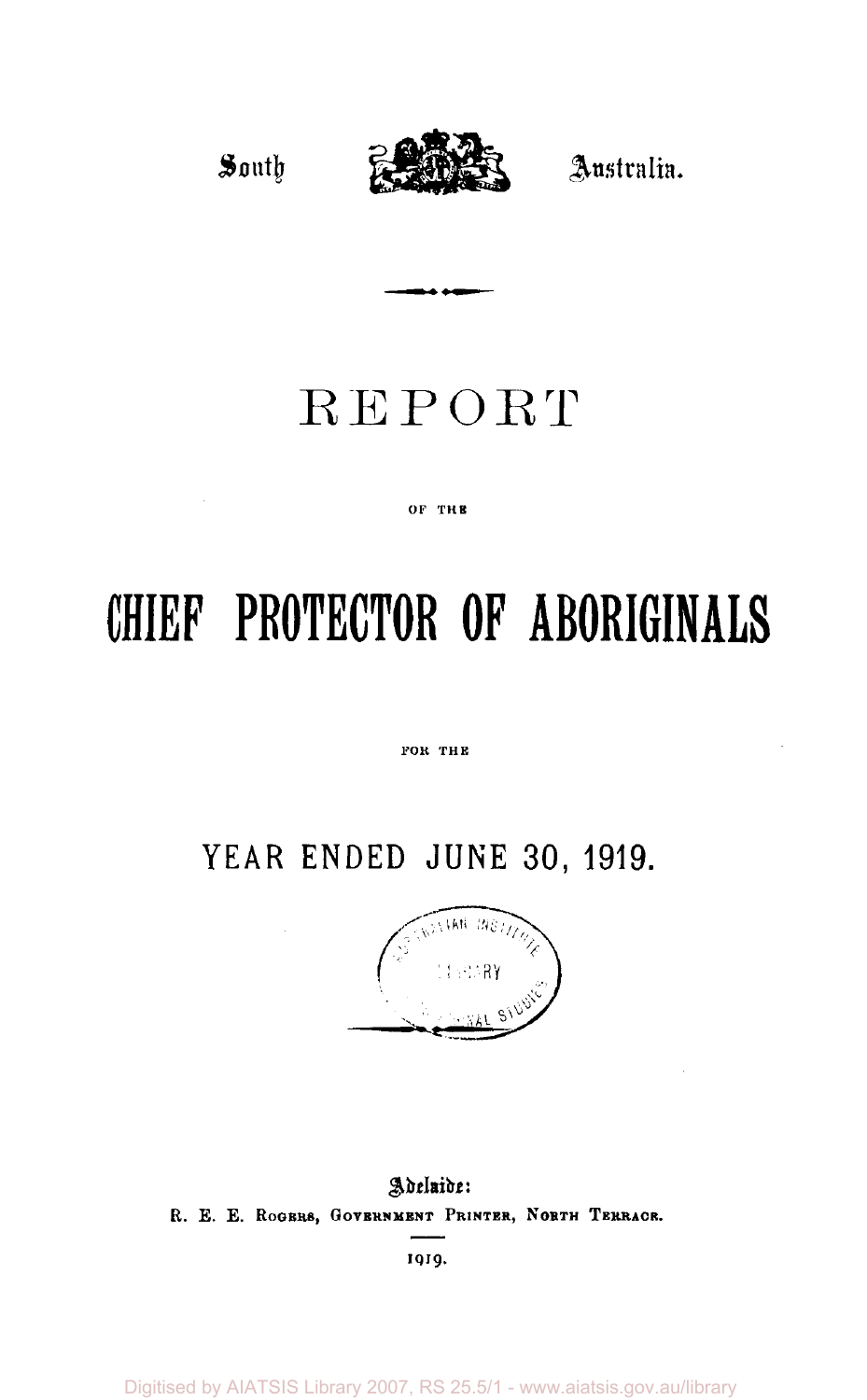# REPORT.

#### Aboriginals Department,

#### Adelaide, September 15th, 1919.

Sir—I have the honor to submit my report on the working of the Aboriginals Department for the financial year ended June 30th, 1919.

#### POINT PEARCE STATION.

This station was brought under the control of the department on September 1st, 1915. The operations for this year show a profit of £1,232 1s., plus profit brought forward from the three previous years, £7,611 9s. 2d.; total profit, £8,843 10s. 2d.

The season was a very dry one, only  $10\frac{1}{2}$ in. of rain having fallen during the year; but the falls were at opportune times, and the crops averaged fairly well, 12,588bush. of wheat, 10,747bush. of barley, 654bush. of oats, and 188 tons of hay having been harvested. 124 bales.

The livestock now on the station are—5,624 sheep and lambs, 80 cattle, 73 horses, and 79 pigs.

The station has been greatly improved during the year, as, amongst other things, a new schoolteacher's house, costing £500, has been built; 80 acres of land has been planted with lucerne, in addition to 20 acres planted last year on sandy soil, which is doing well; all fences have been put in good repair, and many improvements made.

There are now 24 full-bloods and 194 half-castes depending on the station, and the sum of £4,206 19s. 7d. was paid to them in wages during the year. Rations and clothing were provided for those natives who, owing to old age and infirmity, were unable to earn a living.

The births and deaths for the year at Point Pearce were—•

Births—Full bloods, nil; half-castes, 9 ; total, 9.

Deaths—Full-bloods, 3 ; half-castes, 3 ; total, 6.

The Superintendent's report, and the audited balancesheet and profit and loss account are appended.

#### POINT MCLEAY STATION.

This station was brought under the control of the department on January 1st, 1916. The operations for the year show a loss of £1,038 11s., plus loss brought forward from the previous two and a half years, £5,452 16s. 2d. ; total loss, £6,491 7s. 2d. This result is not encouraging, but it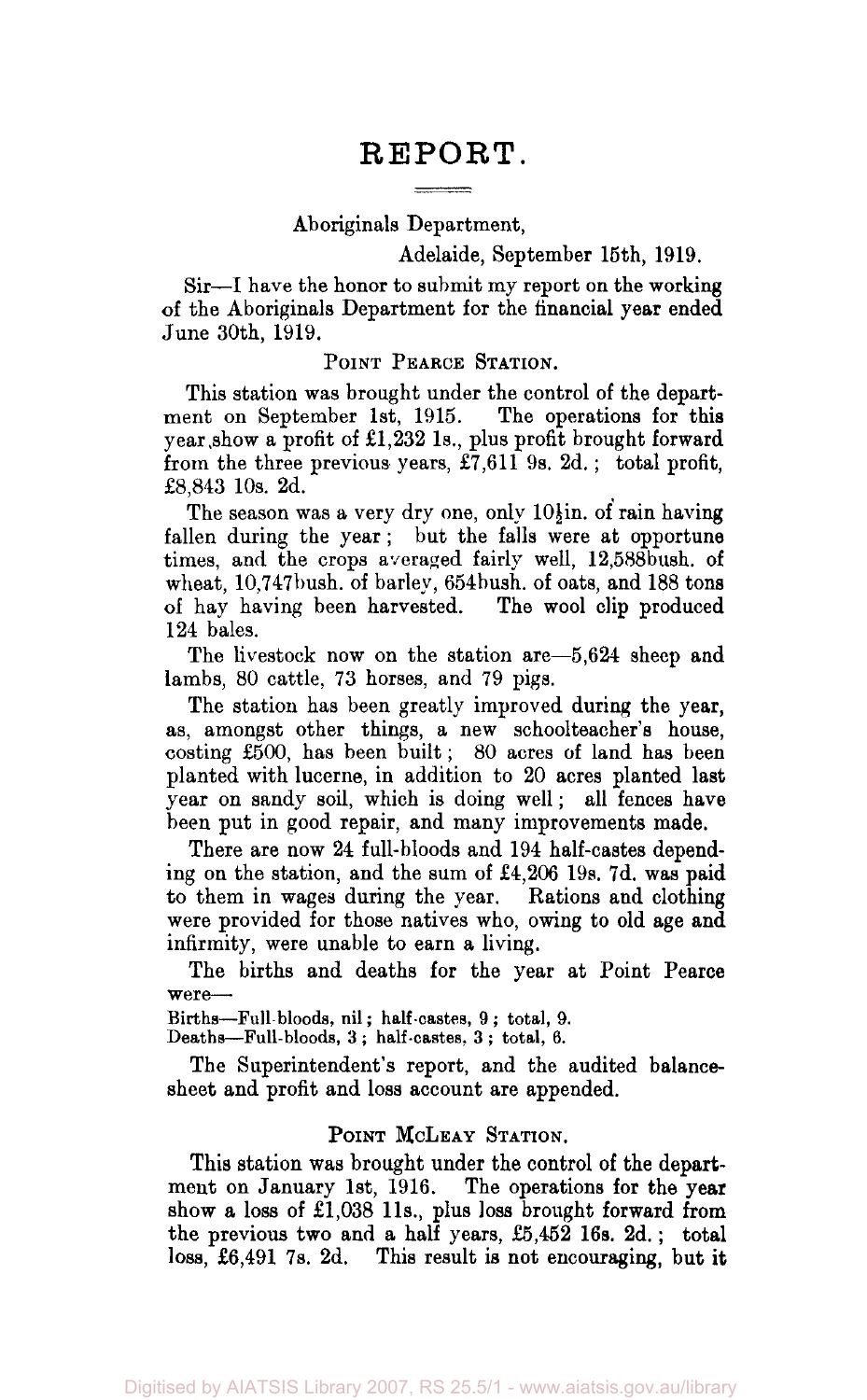should be remembered that there are over 390 aborigines and half-castes more or less dependent on the station for their living, and the limited area of land is only fit for grazing purposes, and will not even produce the necessary hay required to work the station, some of which has to be purchased. The sum of £2,712 10s. 9d. was paid in wages to the aborigines, and £427 worth of rations was given to the old folk. Work is provided for as many as possible, as it is considered preferable to issuing rations to idle people.

The dairying industry has been fairly prosperous, as milk and cream was sold during the year to the value of £1,187 8s., and pigs realised £341 8s. 1d.

Another 60 acres of land was sown with lucerne, but owing to the dry season it proved a complete failure.

The livestock now on the station are—811 sheep and lambs, 364 cattle, 36 horses, and 44 pigs.

The births and deaths at Point McLeay for the year were—

Births—Full-bloods, nil; half-castes, 11 ; total, 11.

Deaths—Full-bloods, 4 ; half-castes, 6 ; total, 10.

The Superintendent's report, and the audited balancesheet and the profit and loss account are appended.

#### ABORIGINAL POPULATION OF THE STATE.

| The estimated population on June 30th, 1918, was-    |       |        |       |
|------------------------------------------------------|-------|--------|-------|
| Births-Full-bloods $43$ ; half-castes, $30$ ; total, |       |        | -73   |
|                                                      | 3.879 | 972    | 4.851 |
| Deaths-Full-bloods $92$ ; half-castes, 15; total,    |       |        | 107   |
|                                                      | 3.787 | 957    | 4.744 |
|                                                      | ----- | ______ |       |

#### CRIME REPORT FOR YEAR.

|                                                         | 37               |
|---------------------------------------------------------|------------------|
| Assaults                                                | - 5              |
| Breaches of Aborigines Act                              | $\mathbf{1}$     |
| Breaches of Birds Protection Act                        | $\boldsymbol{2}$ |
| Breaches of Licensing Act                               | 12               |
| Breaches of Police Act                                  | -5               |
| Breaches of Mental Defectives Act                       | -1               |
|                                                         | 63               |
| Persons convicted for supplying liquor to<br>aborigines | 13               |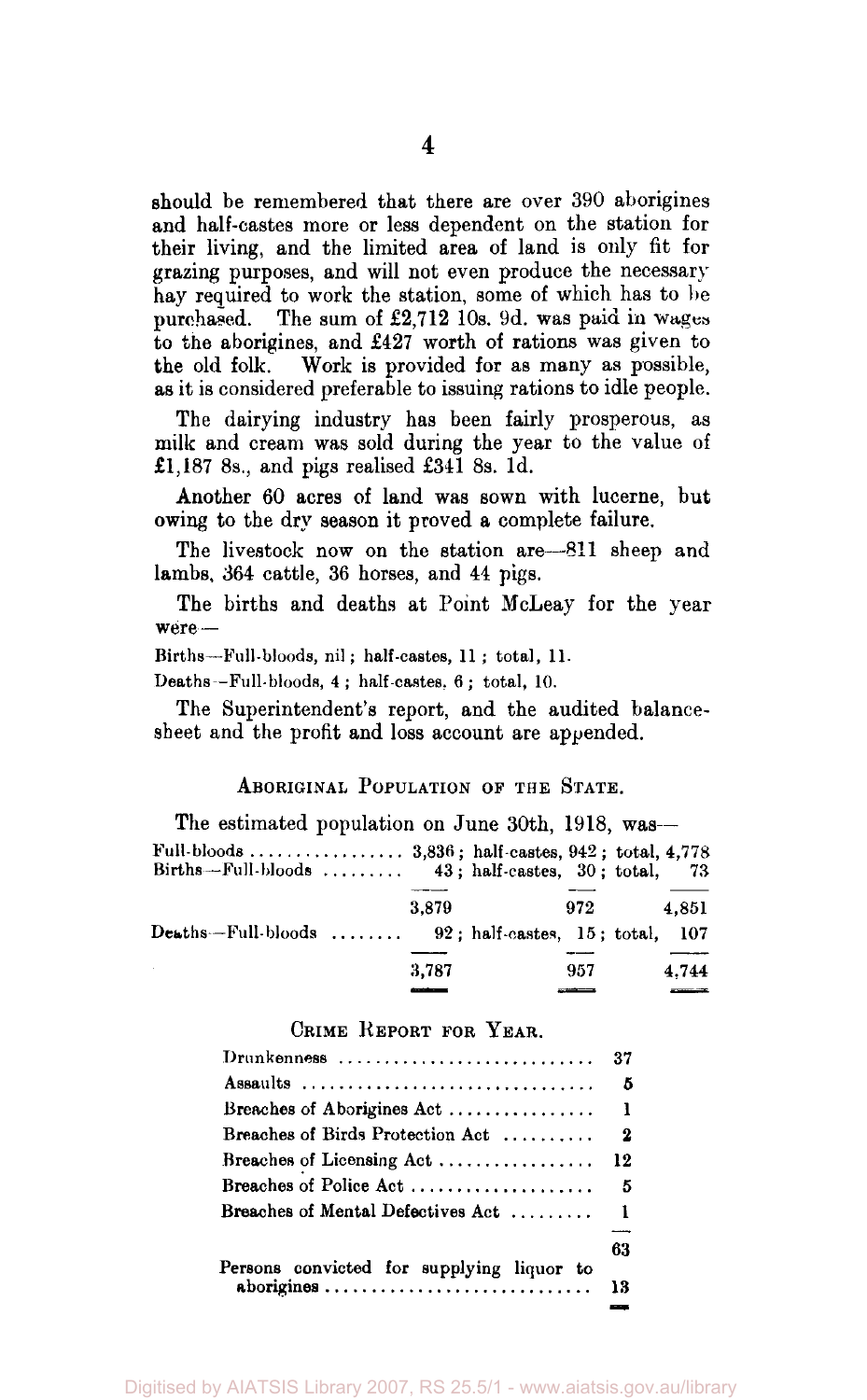The deaths amongst the aborigines for the year have been considerably increased by an outbreak of influenza in the Far North, near Oodnadatta, early in June. An isolation camp wa3 immediately formed there, under the control of Dr. Tackaberry, and about 60 aborigines were treated. Unfortunately 16 of them died there, and about 20 at other places. It is more than likely that others died, whose cases did not come under the doctor's notice. No expense has been spared in combating the disease, and a medical practioner will shortly be sent through the Far North and North-Western districts to examine, treat, and report on the health of the aborigines, the cost being paid in equal parts by pastoralists and the department. The pastoralists have already generously subscribed £500 for this purpose.

#### REVENUE FOR YEAR.

|                                                                                                       | – kat        |                    |  |
|-------------------------------------------------------------------------------------------------------|--------------|--------------------|--|
| From sales of produce, &c., Point Pearce Station                                                      | $9.905$ 18 4 |                    |  |
| From sales of produce, &c., Point McLeay Station<br>Refunds of advances to aborigines for rail fares. | 6.590 7 11   |                    |  |
|                                                                                                       | 102149       |                    |  |
| Repayments                                                                                            |              | $0\quad 5\quad 10$ |  |
| Total revenue $\ldots, \ldots, \ldots, \ldots, \ldots, \text{£16,599}$ 6 10                           |              |                    |  |

#### EXPENDITURE FOR THE YEAR.

| 370 | 0 | 0                    |                                                                                                                                    |       |                         |
|-----|---|----------------------|------------------------------------------------------------------------------------------------------------------------------------|-------|-------------------------|
|     |   |                      |                                                                                                                                    |       | 611                     |
|     |   |                      |                                                                                                                                    |       |                         |
|     |   |                      |                                                                                                                                    |       |                         |
|     |   |                      |                                                                                                                                    |       |                         |
|     |   |                      |                                                                                                                                    |       |                         |
|     |   |                      | 7,620                                                                                                                              | 7     | 0                       |
|     |   |                      | £21,140                                                                                                                            |       | 2 10                    |
|     |   | £<br>729<br>364<br>0 | s. d.<br>60<br>$3,209$ 1 2<br>75 1 9<br>4,206 19 7<br>4,929 7 4<br>0<br>$2.713 \quad 0$<br>9<br>4,499 10<br>$\bf{0}$<br>3<br>43 16 | 9,506 | $f$ s. d.<br>4.013 8 11 |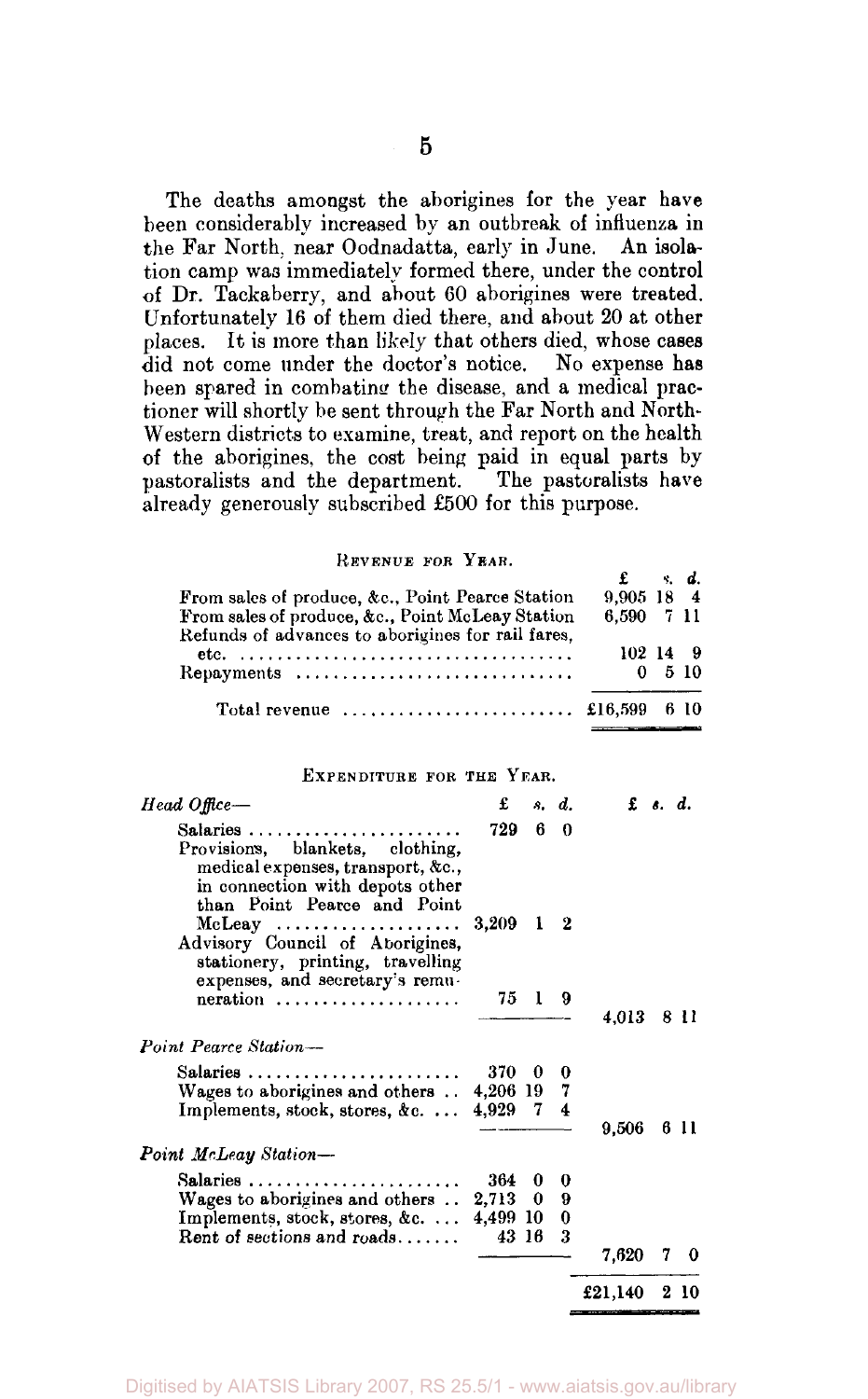*Comparative Return of Expenditure and Revenue since* 1915.

| Expenditure.                       | Revenue.                    | Assets.               |  |  |  |  |
|------------------------------------|-----------------------------|-----------------------|--|--|--|--|
| $\mathbf{f}$ $s. d.$<br>8,261 12 7 | $\mathbf{f}$ $s. d.$<br>Nil | $\pounds$ s.d.<br>Nil |  |  |  |  |
| 19.139<br>2 10                     | 6,907 15 8                  | 24.674 1 0            |  |  |  |  |
| 23,014 6 11                        | 13,355 17 2                 | 31,658 8 11           |  |  |  |  |
| 23,011<br>5 11                     | 6 2<br>14,490               | 35,816 16 4           |  |  |  |  |
| 2 10<br>21,140                     | 16,599<br>6 10              | $37.525$ 18 9         |  |  |  |  |
|                                    |                             |                       |  |  |  |  |

Previous to the year ending June 30th, 1915, the Department had neither revenue nor assets.

I have, &c,

W. *G.* SOUTH, Chief Protector of Aboriginals.

The Hon. 6. Ritchie, Commissioner of Public Works, Adelaide.

| PROFIT AND LOSS ACCOUNT OF THE POINT MCLEAY |  |                                             |  |  |  |
|---------------------------------------------|--|---------------------------------------------|--|--|--|
|                                             |  | STATION FOR THE YEAR ENDED JUNE 30TH, 1919. |  |  |  |

|                                                  | £        |                          | s, d. | £         | я.  | d. |
|--------------------------------------------------|----------|--------------------------|-------|-----------|-----|----|
| To Fowls                                         |          |                          |       | 0         | 5   | 0  |
| Meat                                             |          |                          |       | 119 18    |     | 2  |
| Mats and baskets                                 |          |                          |       |           | 26  | 7  |
| School books for aboriginal children             |          | 319                      | 7     |           |     |    |
| Rations for aboriginals                          | 307 15   |                          | 8     |           |     |    |
|                                                  |          |                          |       | 311-15    |     | 3  |
|                                                  |          |                          |       |           |     |    |
| Salaries, superintendent and store-<br>$k$ eeper | 364 10   |                          | 0     |           |     |    |
| Wages of aboriginals and white                   |          |                          |       |           |     |    |
|                                                  | 2,712 10 |                          | 9     |           |     |    |
|                                                  |          |                          |       | 3.077     | 0   | 9  |
| Depreciation-                                    |          |                          |       |           |     |    |
| Furniture                                        |          | $4\quad 5$               | 5     |           |     |    |
| Implements, &c.                                  |          | 53 12                    | ı     |           |     |    |
| Harness                                          | 8        | 13                       | 5     |           |     |    |
|                                                  |          |                          |       | 66.       | 10  |    |
|                                                  |          |                          |       | 43.       | -16 | 3  |
| Freight, railage, &c. $\ldots$                   |          |                          |       | 179.      | 14  | 1  |
| Head office salaries and expenses                |          |                          |       | 85        | 7   | 9  |
|                                                  |          |                          |       | 492 5     |     | 7  |
| Interest                                         |          | $\overline{\phantom{0}}$ |       |           |     |    |
| Net loss brought forward                         |          |                          |       | 5,452     | -16 | 2  |
|                                                  |          |                          |       | £9,831 16 |     | 6  |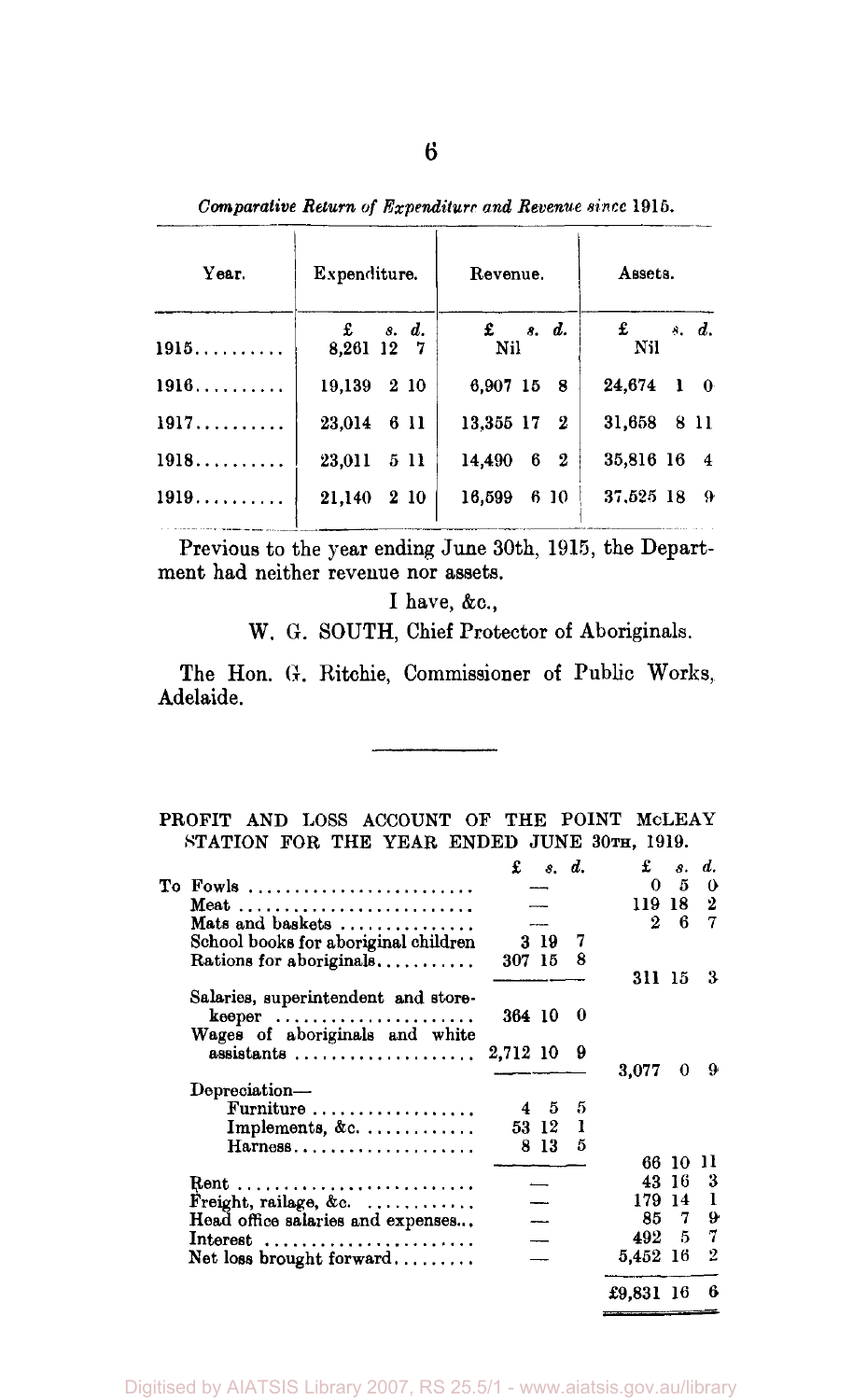|                                                                                                                | £        | s. d.           |                     | £<br>468 16   | 8,         | d.<br>4 |
|----------------------------------------------------------------------------------------------------------------|----------|-----------------|---------------------|---------------|------------|---------|
| By Store<br>account, cream and pro-<br>Farm                                                                    |          |                 |                     |               |            |         |
| Stock accounts—                                                                                                |          |                 |                     | 1,187         | 8          | 0       |
| Cattle                                                                                                         | 919 -    | 0               | 2                   |               |            |         |
| $Horses$                                                                                                       | 12       | 0               | 0                   |               |            |         |
| Sheep                                                                                                          | 411 16   |                 | 9                   |               |            |         |
| Pigs                                                                                                           | 341      | 8               | 1                   |               |            |         |
|                                                                                                                |          |                 |                     | 1,684         | 5          | 0       |
| Balance net loss for year $\dots\dots$                                                                         | 1,038 11 |                 | 0<br>$\overline{2}$ |               |            |         |
| Add net loss brought forward $\dots$                                                                           | 5,452 16 |                 |                     | 6,491         | 7          | 2       |
|                                                                                                                |          |                 |                     |               |            |         |
|                                                                                                                |          |                 |                     | £9,831 16     |            | 6       |
| BALANCE SHEET OF THE POINT MCLEAY STATION AS                                                                   |          |                 |                     |               |            |         |
| AT JUNE 30TH, 1919.                                                                                            |          |                 |                     |               |            |         |
| LIABILITIES.                                                                                                   |          |                 |                     | £             | 8.         | d.      |
| $H.M. Government \dots \dots \dots \dots \dots \dots \dots \dots \dots \dots$                                  |          |                 |                     | 11,708        | 4          | 7       |
|                                                                                                                |          |                 |                     | 5,550         | 6          | 4       |
|                                                                                                                |          |                 |                     | £17,258 10 11 |            |         |
| ASSETS.                                                                                                        | £        | 8.              | d.                  | £             | 8.         | d.      |
| Buildings                                                                                                      | 4.091    | ı               | 3                   |               |            |         |
| Improvements                                                                                                   | 722 15   |                 | 6                   |               |            |         |
|                                                                                                                |          |                 |                     | 4,813 16      |            | 9       |
| Furniture                                                                                                      | 81       | 2               | 2                   |               |            |         |
| Implements, vehicles, &c. $\dots\dots\dots$                                                                    | 482      | 8               | 6                   |               |            |         |
| Harness<br>Stocks on hand-                                                                                     | 78       | ı               | ł                   | 641 11        |            | 9       |
| Store $\ldots \ldots \ldots \ldots \ldots \ldots \ldots \ldots$                                                | 860      | ı               | 8                   |               |            |         |
| Mats and baskets                                                                                               | 5        | 0               | 0                   |               |            |         |
| Boot shop, boots and material                                                                                  | 10       | 0               | 0                   |               |            |         |
| Farm account-                                                                                                  |          |                 |                     |               |            |         |
| Super.                                                                                                         | 4        | 7               | 6                   |               |            |         |
| Oats                                                                                                           | 8        | 2               | 0                   |               |            |         |
| Barley                                                                                                         | 12       | 0               | 0                   |               |            |         |
|                                                                                                                | 7        | 10              | 0                   |               |            |         |
|                                                                                                                | 19.      | 10              | 0                   |               |            |         |
| Livestock on hand—                                                                                             |          |                 |                     | 926 11        |            | 2       |
| Cattle                                                                                                         | 2,793    | 0               | 0                   |               |            |         |
| Sheep                                                                                                          | 1.055 10 |                 | 0                   |               |            |         |
|                                                                                                                | 142      | 0               | 0                   |               |            |         |
| $Horses$                                                                                                       | 340      | 0               | 0                   |               |            |         |
| Fowls                                                                                                          |          | 0 <sub>15</sub> | 0                   |               |            |         |
|                                                                                                                |          |                 |                     | 4.331         | - 5        | 0<br>5  |
| Retention money 1918-19 wool clip                                                                              |          |                 |                     | 19            | 34 17<br>ı | 8       |
| Sundry debtors $\dots\dots\dots\dots\dots\dots\dots$<br>Net loss for year $\ldots \ldots \ldots \ldots \ldots$ | 1,038 11 |                 | 0                   |               |            |         |
| Add net loss brought forward                                                                                   | 5,452 16 |                 | 2                   |               |            |         |
|                                                                                                                |          |                 |                     | 6.491         | 7          | 2       |
|                                                                                                                |          |                 |                     | £17,258 10 11 |            |         |

W. G. SOUTH, Chief Protector of Aboriginals. Examined and passed, EDGAR WM. GILES, Commissioner of Audit.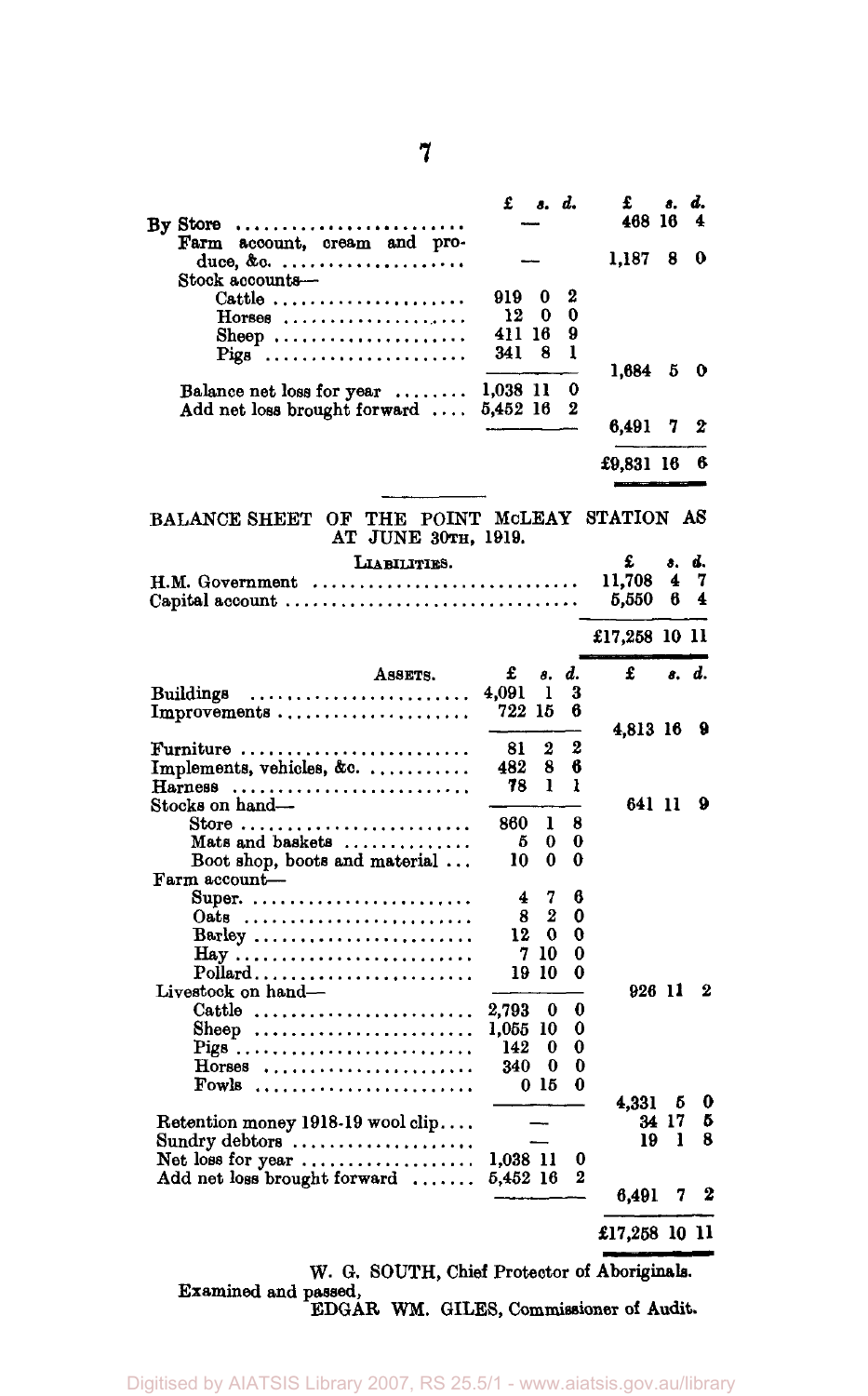## PROFIT AND LOSS ACCOUNT OF THE POINT PEARCE STATION FOR THE YEAR ENDED JUNE 30TH, 1919.

|                                                                                    | £        |               | s. d. | £        | 8.               | d.               |
|------------------------------------------------------------------------------------|----------|---------------|-------|----------|------------------|------------------|
| To Salaries of superintendent and<br>storekeeper<br>Wages of aboriginals and white | 370 -    | 0             | 0     |          |                  |                  |
| $laborers$                                                                         | 4,206 19 |               | 7     |          |                  |                  |
|                                                                                    |          |               |       | 4,576 19 | 410              | 7                |
| $HorreeB$<br>.<br>Rations for aboriginals                                          | 611 14   |               | 8     |          |                  | 0                |
| School books for aboriginal children                                               |          | 6 15 10       |       |          |                  |                  |
|                                                                                    |          |               |       | 618 10   |                  |                  |
|                                                                                    |          |               |       | 274      | 6                | 6<br>ı           |
| $Interest$<br>Head office salaries and expenses                                    |          |               |       | 85.      | 7                | 9                |
| $Depreciation-$                                                                    |          |               |       |          |                  |                  |
| Furniture                                                                          |          | 6 18          | 5     |          |                  |                  |
| Implements                                                                         | 168 0    |               | ı     |          |                  |                  |
| Harness                                                                            | 15–19    |               | 6     |          |                  |                  |
|                                                                                    |          |               |       | 190 18   |                  | 0                |
| Balance net profit for year                                                        | 1,232    | ı             | 0     |          |                  |                  |
| Add net profit brought forward                                                     | 7,611    | 9             | 2     |          |                  |                  |
|                                                                                    |          |               |       | 8.843 10 |                  | 2                |
|                                                                                    |          |               |       |          |                  |                  |
|                                                                                    |          |               |       | £14,594  | $\boldsymbol{2}$ | 1                |
|                                                                                    |          | $f$ $s$ $d$ . |       | £        | 8.               | d.               |
| By Store $\ldots$                                                                  |          |               |       | 534      | 5                | 10               |
| Rent of cottages, &c.<br>Farm account-Wheat and other                              |          |               |       | 136 17   |                  | 6                |
| $\mathbf{p}$ roduce                                                                |          |               |       | 4,689 12 |                  | 9                |
|                                                                                    |          |               |       |          | 18 12            | 4                |
|                                                                                    |          |               |       |          |                  |                  |
| Stock accounts—                                                                    | 432 16   |               | 0     |          |                  |                  |
| Cattle<br>Sheep                                                                    | 1,056 14 |               | 6     |          |                  |                  |
| Pigs                                                                               | 99       | 7             | 0     |          |                  |                  |
|                                                                                    |          |               |       | 1,588 17 |                  | 6                |
|                                                                                    |          |               |       |          |                  |                  |
| Sundry debtors, amount collected                                                   |          |               |       |          |                  |                  |
| in excess of anticipation                                                          |          |               |       | 14       | 7                | 0                |
| Net profit brought forward $\ldots$                                                |          |               |       | 7.611    | 9                | $\boldsymbol{2}$ |
|                                                                                    |          |               |       |          |                  |                  |
|                                                                                    |          |               |       | £14,594  | 2                | ı                |
|                                                                                    |          |               |       |          |                  |                  |

## BALANCE-SHEET OF THE POINT PEARCE STATION AS AT JUNE 30TH, 1919.

| LIABILITIES.                                                        |  |  |                                        | $\mathbf f$ s.d. $\mathbf f$ s.d. |  |
|---------------------------------------------------------------------|--|--|----------------------------------------|-----------------------------------|--|
| H.M. Government<br>Capital account $\dots\dots\dots\dots\dots\dots$ |  |  | 6,552 15 5<br>$11.362 \quad 9 \quad 5$ |                                   |  |
| Add net profit brought forward $7,611$ 9                            |  |  | - 2                                    |                                   |  |
|                                                                     |  |  | 8,843 10 2                             |                                   |  |
|                                                                     |  |  |                                        | £26,758 15 0                      |  |

**8**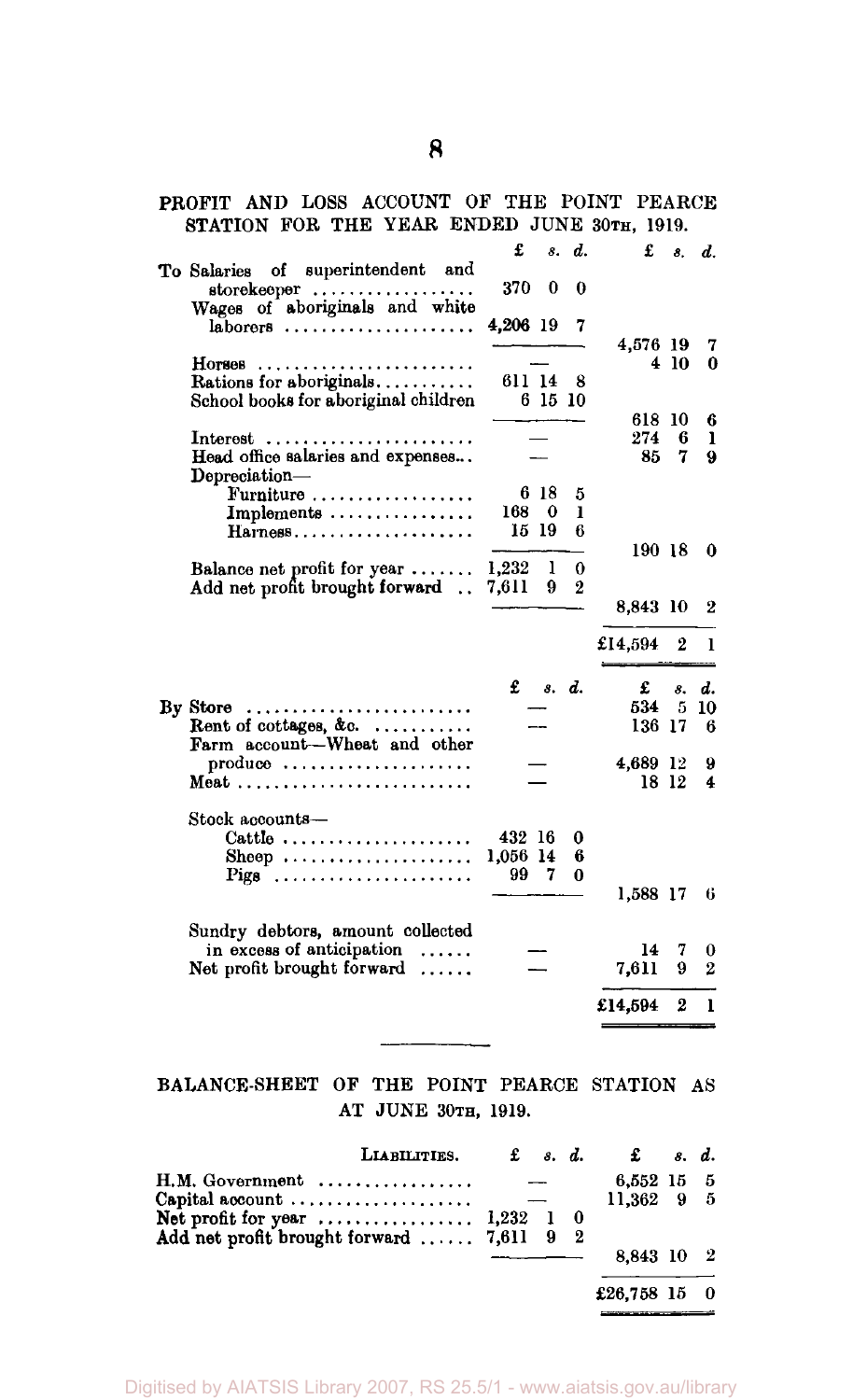|                                                                      | ASSETS.    | £               | 8.       | d.     | £               |   | s. d.  |
|----------------------------------------------------------------------|------------|-----------------|----------|--------|-----------------|---|--------|
| Station buildings<br>Improvements, fencing, &c.                      |            | 7,730<br>3.415  | 0<br>0   | 0<br>0 | 11,145          | 0 | 0      |
| Implements, vehicles, boats, $\&c$<br>Furniture                      |            | 1.512<br>131 10 | 1        | 0<br>2 |                 |   |        |
| Harness                                                              |            | 143 15          |          | 9      | 1,787           |   | 611    |
| Stocks on hand-                                                      |            |                 |          |        |                 |   |        |
| Store                                                                |            | 711             | 0        | 6      |                 |   |        |
| Wheat                                                                |            | 12              | 0        | 0      |                 |   |        |
| Pig feed, wheat and barley $\ldots$ .                                |            | 10              | 0        | 0      |                 |   |        |
| Share farmers' seed and super                                        |            | 253             | 4        | 9      |                 |   |        |
| Super                                                                |            |                 | 5 10     | 0      |                 |   |        |
| $\text{Hay} \ldots \ldots \ldots \ldots \ldots \ldots \ldots \ldots$ |            | 1,375<br>40 12  | 0        | 0<br>6 |                 |   |        |
| $Corn$ sacks                                                         |            | 0               | 3        | 6      |                 |   |        |
| Woolpack<br>Binder twine                                             |            |                 | 18 16    | 0      |                 |   |        |
| Stone raised and carted                                              |            | 25 -            | $\bf{0}$ | 0      |                 |   |        |
| Lime                                                                 |            |                 | $1\,13$  | 0      |                 |   |        |
| Livestock-                                                           |            |                 |          |        |                 |   |        |
| $H$ orses                                                            |            | 1,150           | 0        | 0      |                 |   |        |
| Cattle                                                               |            | 986             | 0        | 0      |                 |   |        |
| Sheep                                                                |            | 7.626           | 0        | 0      |                 |   |        |
| Pigs                                                                 |            | 118 10          |          | 0      | 12,333 10       |   | 3      |
|                                                                      |            |                 |          |        |                 |   |        |
| Wheat certificates-                                                  |            |                 |          |        |                 |   |        |
| $1915.16$ , expected to realise                                      |            | 10 -            | 0        | 0      |                 |   |        |
| 1916-17, expected to realise $\dots$                                 |            | 740 19          |          | 3      |                 |   |        |
| 1917-18, expected to realise                                         | $\ldots$ . | 495 17          |          | 4      |                 |   |        |
| $1918-19$ , expected to realise                                      |            | 85 16           |          | 0      |                 |   |        |
| Retention money $1918-19$ wool clip                                  |            |                 |          |        | 1,332 12<br>160 | 5 | 7<br>3 |
|                                                                      |            |                 |          |        | £26,758 l5      |   | 0      |
|                                                                      |            |                 |          |        |                 |   |        |

W. G. SOUTH, Chief Protector of Aboriginals. Examined and passed,

EDGAR WM. GILES, Commissioner of Audit.

### POINT PEARCE ABORIGINAL STATION.

Port Victoria, July 1st, 1919.

Sir—I have the honor to forward you the following report for the year ending June 30th,  $1919 :=$ 

During the past year the rainfall has been very light. Our record for  $1918$  being a little under 10in., which is only lin. more rain than in the drought year, 1914. Under these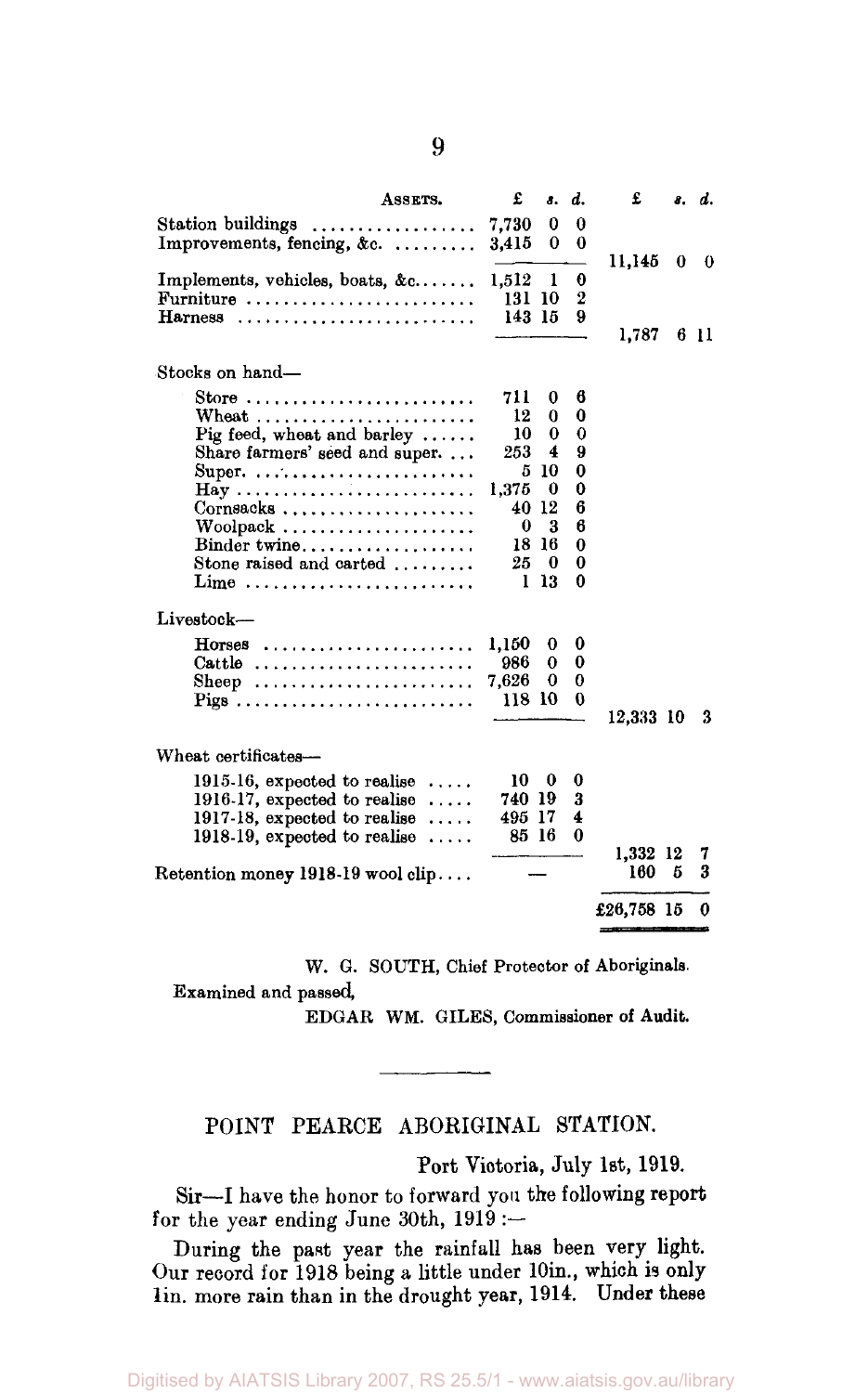circumstances our harvest results have been very satisfactory. Although the rain was light, it fell at the right time. Our returns are :- Wheat, 12,588bush.; barley, 10,747bush. ; oats, 654bush.; total grain grown, 23,989 bushels; hay, 188 tons—making total hay now on hand 550 tons. The wheat averaged  $10\frac{1}{2}$ bush. to the acre. Barley averaged 21bush. per acre.

The wool clip totalled 124 bales and 2 bags, from 3,440 sheep and  $1,160$  lambs shorn.

The season has been too dry for a good lambing. So far we have 900 lambs, giving an average of 60 per cent. Lambing, however, is not completed. The total number of sheep and lambs now is,  $5,624$ ; horses,  $73$ ; cattle,  $80$ ; pigs, 79.

This year we have in crop 2,088 acres. This is considerably less than usual, owing to our having, for past two years, gone deeply in for cultivation, consequently some of our land needs a rest, also owing to steady increase in number of sheep kept.

The 20 acres of land sown last year with lucerne have done well. This season we have sown another 80 acres of similar land with lucerne.

We are excavating a dam in our Port paddock, provided with a good catchment, which will supply water needed in this part of our run.

A residence for the schoolteacher has been built by our native workmen. We have employed a white carpenter to complete the roofing, &c. The school building has become too small for our increasing number of children, and we purpose building a new school. Cottage accommodation is much needed, so the old school will be converted into a cottage. The site for the new school will be just outside the village, and enable us to give the children a good playground.

Men have been employed rabbiting, fencing, postcutting, clearing irregular patches of useless scrub, roadmaking, and in general agricultural and pastoral work.

Since harvest there has been less employment than usual for our men away from the station. Most of the wheatlumping at Balgowan is done by our men, but very little wheat has been shipped from there this season.

The health of the people has been fairly good. So far we have had no case of influenza or other serious epidemic disease.

The conduct of the natives has been good.

Religious services have been conducted on the station as usual by visiting ministers and laymen from the churches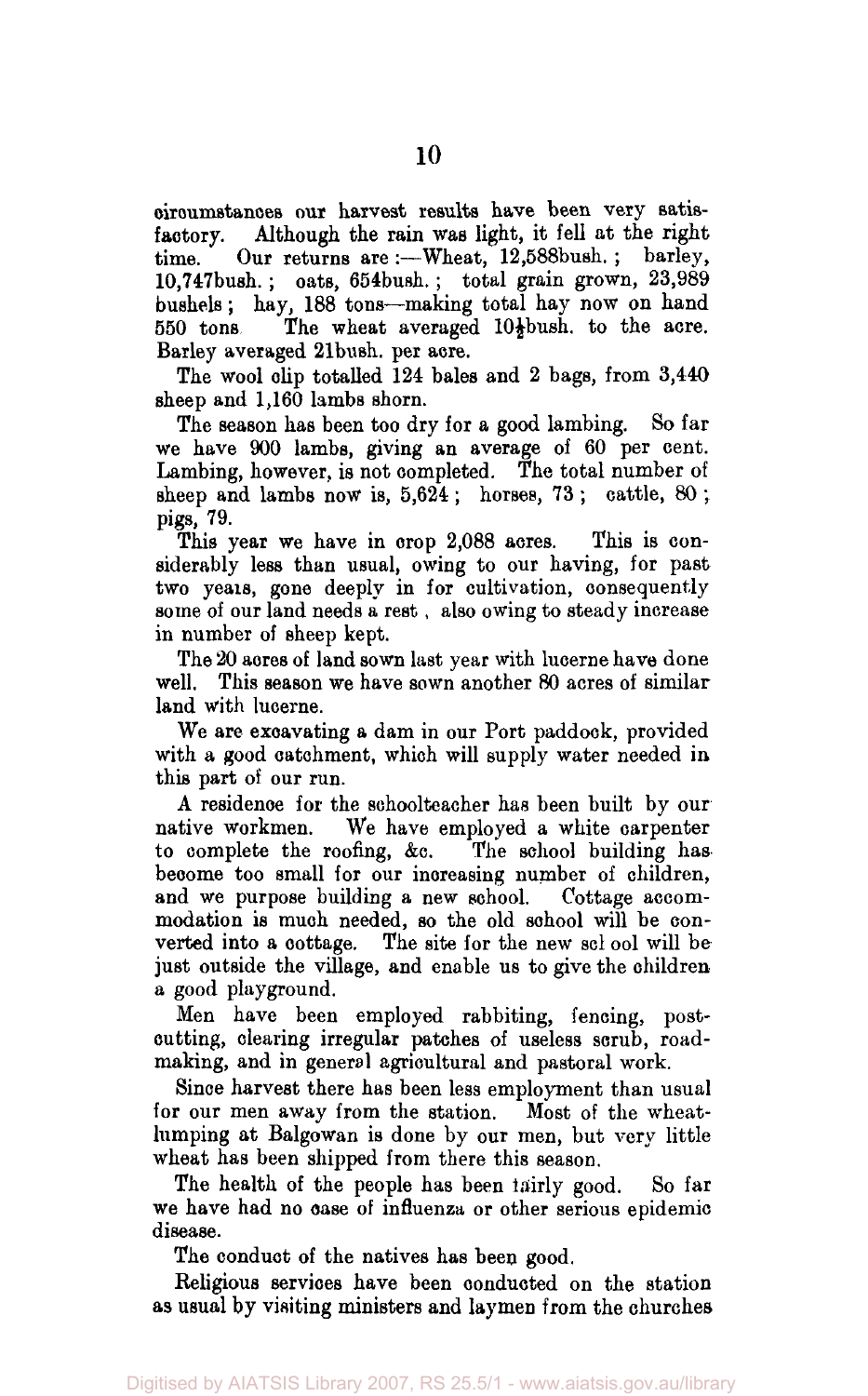The 64 acres of lucerne put in last year is not doing as well as we would like. The absence of late spring and summer rains being the cause of this ; it came up and was looking well, but thinned out for want of moisture. We have resown another 64 acres again this year ; this is all up and looking well.

Our sheep have been doing well. We are having a good lambing, but some of the ewes are late. We did well with our last year's spring lambs, which were sold in the Adelaide market. We have mastered the dog trouble by keeping plenty of poison laid in the paddocks.

The livestock figures are as follows :—Sheep, 587 ; lambs, 220; total, 807. Horses, 36 ; cattle, 364 ; pigs, 44.

We have been able to find employment on the station for a large number of natives, and those who have not been employed on the station have all been able to find work outside. We have erected three new windmills and tanks and have provided them with 48ft. of galvanized-iron troughing to each one. We have also put down two more new wells and have splendid supplies of good water in each. We have built three new rooms for returned soldiers, and also finished the rooms for our old natives ; these are lovely rooms, and the old people are quite proud of them.

The supply of firewood is a very serious item but we hope to overcome this when our new jetty is built.

The conduct of the natives has been good. The drink trouble is very much less than in former years.

The health of the natives, on the whole, has been good. There have been several deaths, and most of them have been old people and children. We have to thank the Protector for the splendid supply of medicines on the station, and his untiring efforts in getting our people admitted to the Adelaide Hospital. The absence of a medical man is felt very much here.

The religious needs of the natives have been well attended to by the A.FA., who send a minister from Adelaide once a month. They have had the services of the Rev. E. Lawson until his removal to the West Coast, where, we hope, his services to the natives will be a help as they were here. We most heartily thank the A.F.A. and the Rev. E. Lawson for their good work with our natives.

Mr. J. A. S. Miller, as storekeeper and bookkeeper, has proved himself a very capable officer, and we still feel that he is the right man in the right place.

Mr. Wyatt, who has been placed in charge of the dairy, is a splendid man, taking great interest in his work, he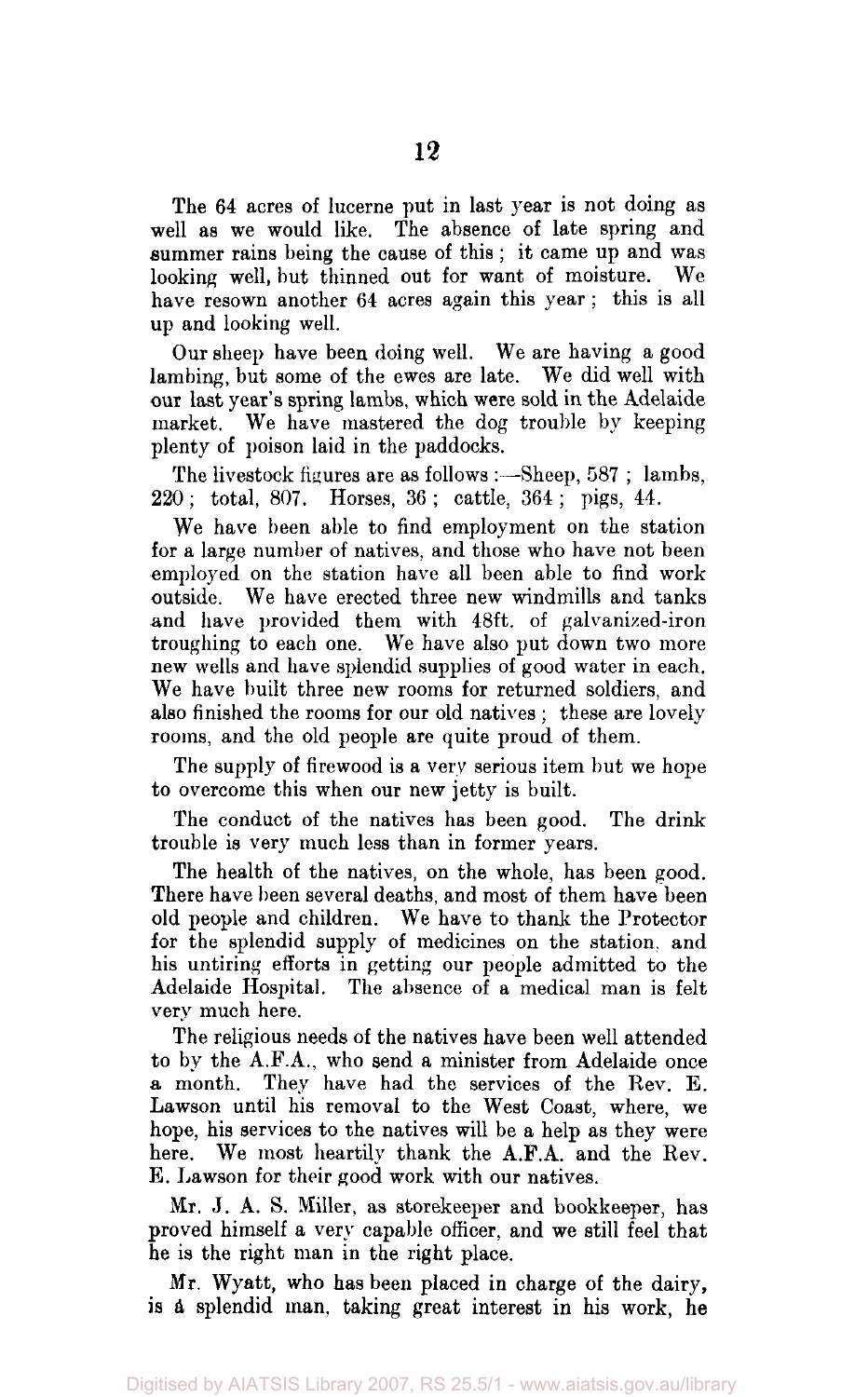being a very great help in many other matters concerning the station.

We regret very much the loss of the assistant storekeeper. Miss Hunter, she having removed to Murray Bridge through family troubles. We all wish her every success in her future sphere.

The new assistant storekeeper, Mr. Thurgarland, is doing very good work, and we hope that he will prove as energetic as Miss Hunter, whose services we have just lost.

I have, &c,

J. B. STEER, Superintendent.

To W. G. South, Esq., Chief Protector of Aboriginals, Adelaide.

#### KOONIBBA MISSION STATION.

Koonibba, August 25th, 1919.

Sir—I have the honor to submit the following report for the year ending June 30th, 1919 :—

The period under review may be classed as fairly successful. In spite of many difficulties arising from the war and other causes, fair progress was made in the various departments. The attendance at the divine services was better than in previous years, while a fair number of native men and women availed themselves of the opportunity to receive religious instruction. The school children, too, have made good headway under the supervision of the head teacher, Mr. Bode. The attendance at school was, as usual, very good. The new members of the mission staff proved themselves very capable and conscientious. That the inmates of the Children's Home are so contented and happy, in spite of the necessarily strict discipline, speaks volumes for the tact and efficiency of the matron and her assistants. One of the assistant matrons unfortunately had to leave the mission on account of ill-health, and so far all efforts to secure a suitable successor have proved unsuccessful.

The last harvest was only moderately good, the total yield being  $4,213$  bags of wheat (average  $6\frac{1}{2}$ bush), 160 bags of oats, and 140 tons of hay. This year we have 2,650 acres under crop, but the prospects are not encouraging, although the season opened exceptionally well. Water is very scarce in the whole district, even the Government tanks being practically empty. Last February we were obliged to send all our cattle with the exception of the milch cows to our property at Davenport Creek, where there is an abundance of good well water, but not much feed. The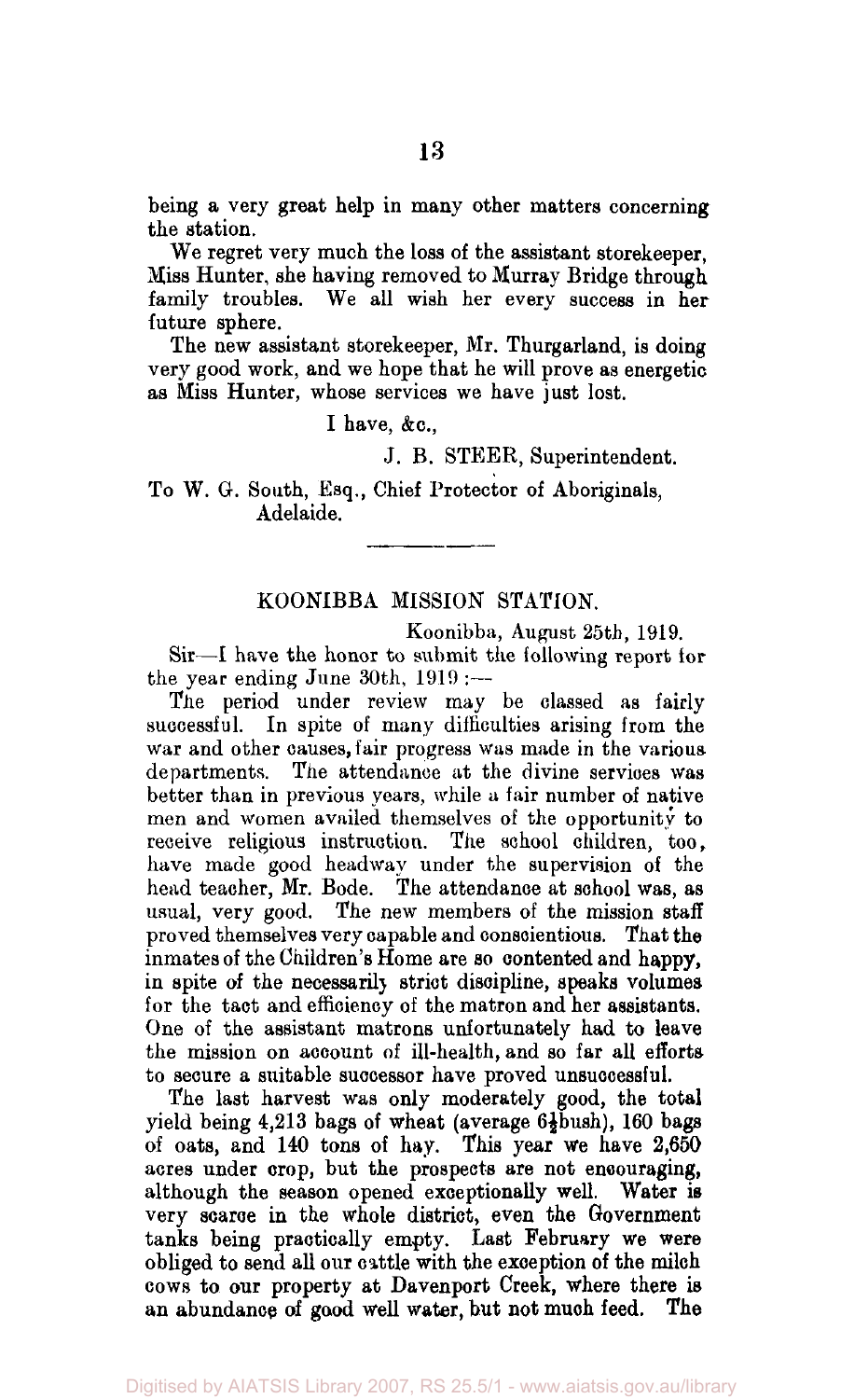rainfall for the first six months of this year amounted to only 5in., and was usually too light to cause the water to flow into the underground tanks. Two new tanks were constructed last winter, but so far only a small amount of water has been caught in them. Last September, 37 additional head of cattle were purchased for the mission, so that at present we have about 120 head to provide feed and water for, besides 53 horses. We were able to erect two two-roomed cottages for natives, and are about to begin the erection of a third ; but further building operations will have to be postponed owing to the scarcity of water.

During the seeding operations especially the men gave a good account of themselves, working almost with enthusiasm. In general the behaviour of the natives working on the station was satisfactory, but most of those working outside were more disorderly, being addicted to gambling and drunkenness.

About 100 aboriginal and half-castes live permanently on the station, while the average number of natives at the mission, including the floating population, was 145 for the year.

I have, &c.,

E. APPELT.

To the Chief Protector of Aboriginals, Adelaide. August 25th, 1919.

> Police Inspector's Office, Port Augusta, S.A., July 28th, 1919.

Sir—I have the honor respectfully to submit my annual report on the condition and general conduct of the aboriginal natives in the Far Northern Division for the year ended June 30th, 1919.

The health of the natives generally has been good, although influenza and lung complaints have been responsible for some of the deaths recorded. There are about 50 natives in the Fowler's Bay district, the majority of whom are able to obtain employment, while the old and infirm natives are supplied with rations, &c, regularly from the depot. There are about eight old adult aboriginals in the Streaky Bay district, and there are no circumstances associated with them which requires special report or attention. There are 10 males and 8 female aboriginals and half-castes in the Port Lincoln district three of the males have acquired land in the hundred of Louth, and are reported to be doing well. The wants of the natives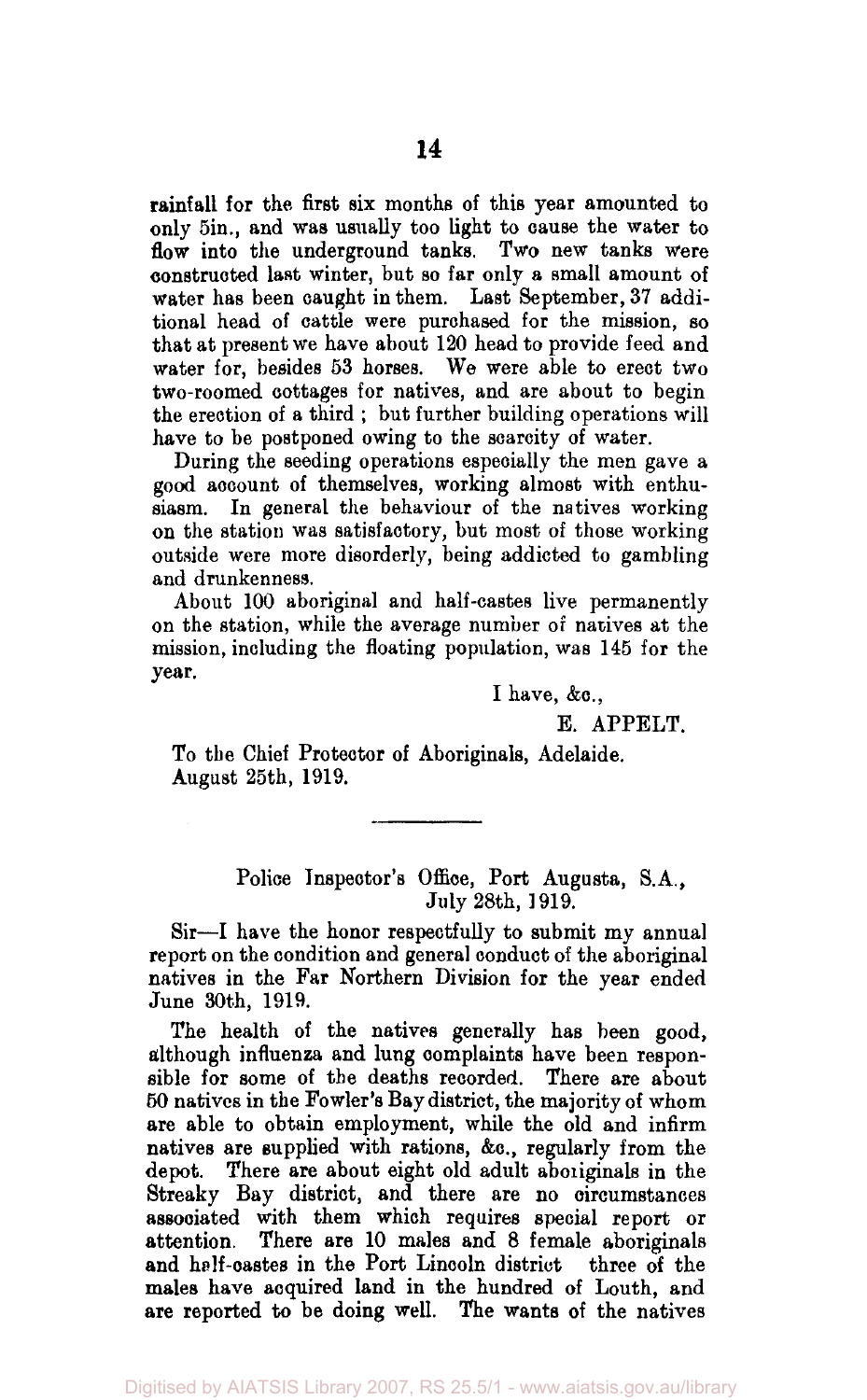in the Murat Bay district are being supplied from the depot which was recently established at that place, and from reports received it appears that they have everything they require.

From reports received from the police at Indulkinna I find that the general health of the natives is good, and that very little trouble has been experienced among stockowners through the killing of stock by the natives. The supply of rations, &c., received from the Government has been sufficient to meet all demands, but a further supply will probably be necessary in the near future if the dry weather continues in the district.

At the Innamincka depot there is an average of 40 natives, comprising 16 old natives receiving Government rations, and 24 able-bodied natives, males and females, employed at station and general work. At Coongee lakes there are 10 old aboriginals who receive rations from the Innamincka depot occasionally and live on game and fish, which are very plentiful.

At Cordillo and Haddon Downs there are about 36 natives receiving rations, and 20 young natives employed on stations.

There are about 150 aboriginals in the Mungeranie district (including 70 females) who are being supplied with Government rations; some of these natives are suffering from severe colds, and I would respectfully suggest that a supply of eucalyptus be forwarded to the police at Mungeranie for the use of the natives.

The condition of the aboriginals in the Marree district is exceedingly good, there being plenty of employment for the able-bodied men who earn good wages at droving and camel driving, the wages being from four to seven pounds per month and keep. The old and infirm natives who are unable to work receive rations. At present there are very few aboriginals in the district, most of them having gone to Cooper's Creek, where there is abundance of fish and game owing to the recent floods in the river.

There are about 100 natives in the Tarooola district, the majority of these natives pay periodical visits to the surrounding stations, and a number of them are at present engaged by the station owners trapping wild dogs. At present there are several old and infirm aboriginals at Tarooola requiring assistance, and I would suggest that a supply of rations and blankets be forwarded to the police there for distribution among these natives.

From reports received from the police stationed at Ooldea, on the East-West railway, it appears that there are about